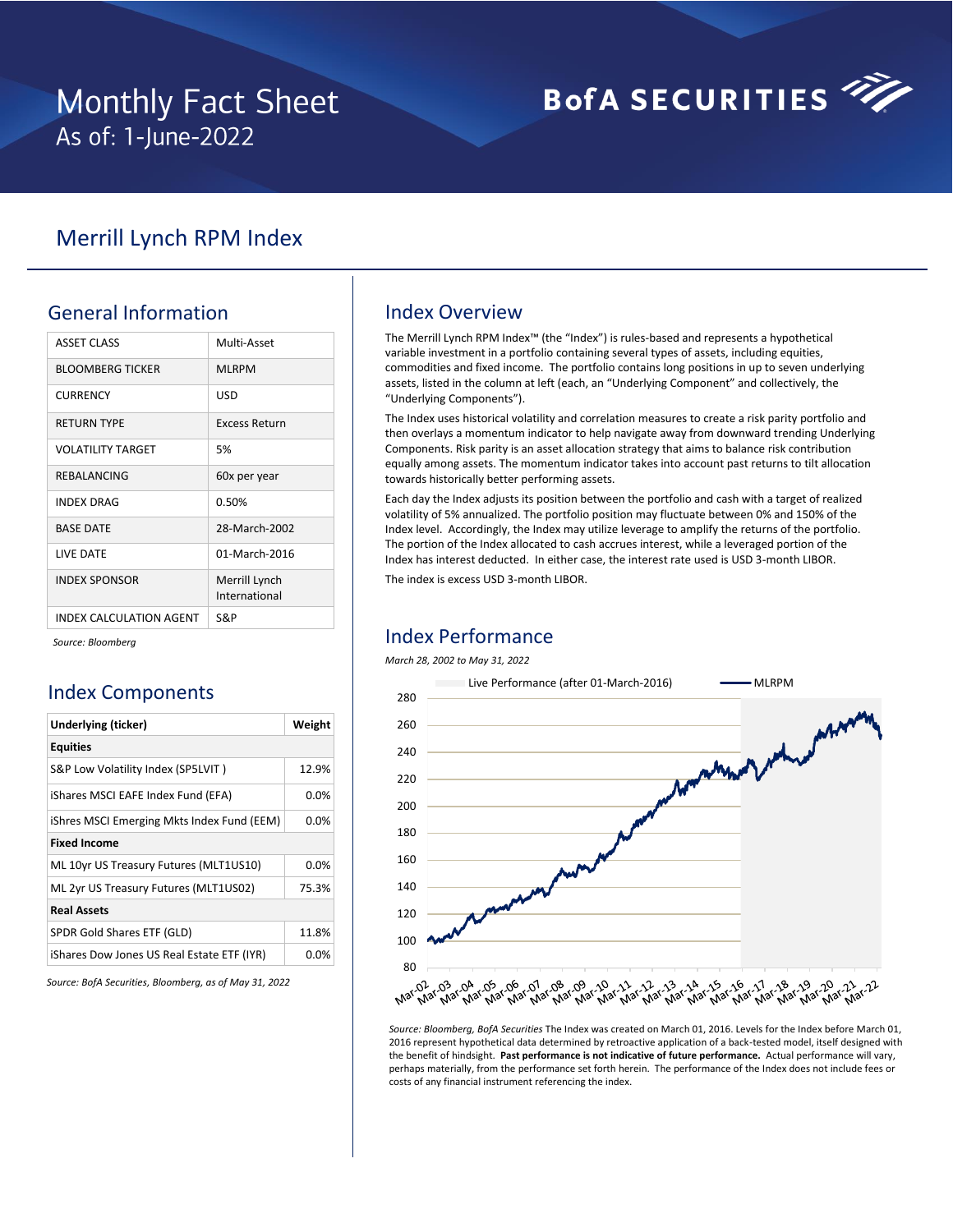## **Monthly Fact Sheet** As of: 1-June-2022

─┌

# BofA SECURITIES

## Actual Index Weights & Participation<sup>1</sup>







#### **MLRPM Index Participation**

## Back-tested & Actual Monthly Performance<sup>1</sup> **As of:**

*Source: Bloomberg, BofA Securities (December 31, 2005 to May 31, 2022)*

┓

| As of:    | <b>YTD Return</b> |          |          | 1yr Return |          | 2yr Return | <b>3yr CAGR</b> |          |          | 5yr CAGR | 10yr CAGR |          |          |
|-----------|-------------------|----------|----------|------------|----------|------------|-----------------|----------|----------|----------|-----------|----------|----------|
| 5/31/2022 | $-6.09%$          |          |          | $-5.72%$   | $-1.40%$ |            | 1.33%           |          | 1.57%    |          | 2.39%     |          |          |
|           |                   |          |          |            |          |            |                 |          |          |          |           |          |          |
|           | Jan               | Feb      | Mar      | Apr        | May      | Jun        | Jul             | Aug      | Sep      | Oct      | Nov       | Dec      | Year     |
| 2022      | $-2.69%$          | $-0.57%$ | $-0.68%$ | $-1.79%$   | $-0.49%$ |            |                 |          |          |          |           |          |          |
| 2021      | $-1.07\%$         | $-0.77%$ | 1.07%    | 1.28%      | 0.75%    | $-0.76%$   | 0.83%           | 0.35%    | $-2.32%$ | 1.14%    | $-1.19%$  | 2.43%    | 1.63%    |
| 2020      | 1.14%             | $-0.60%$ | $-0.54%$ | 0.29%      | 0.17%    | 0.16%      | 1.65%           | $-0.06%$ | $-0.60%$ | $-1.41%$ | 1.92%     | 1.65%    | 3.79%    |
| 2019      | 0.79%             | $-0.39%$ | 1.85%    | $-0.08%$   | 1.04%    | 3.23%      | $-0.58%$        | 2.51%    | $-0.90%$ | 0.74%    | $-0.92%$  | 0.94%    | 8.44%    |
| 2018      | 1.96%             | $-3.31%$ | 0.05%    | $-0.54%$   | $-0.23%$ | $-0.47%$   | 0.57%           | 0.27%    | $-0.93%$ | $-1.01%$ | 0.99%     | 0.76%    | $-1.98%$ |
| 2017      | 1.17%             | 0.96%    | 1.20%    | 1.00%      | 1.44%    | $-1.03%$   | 1.12%           | 1.60%    | $-0.87%$ | 0.56%    | 1.12%     | 0.16%    | 8.72%    |
| 2016      | 0.66%             | 1.00%    | 0.65%    | 0.38%      | $-1.13%$ | 3.63%      | 0.33%           | $-1.24%$ | 0.41%    | $-1.61%$ | $-3.85%$  | 0.30%    | $-0.64%$ |
| 2015      | 2.90%             | $-1.82%$ | 0.15%    | $-0.68%$   | $-0.31%$ | $-1.47%$   | 1.89%           | $-2.42%$ | 0.81%    | $-0.40%$ | $-0.27%$  | $-0.33%$ | $-2.05%$ |
| 2014      | $-1.62%$          | 1.80%    | $-0.62%$ | 1.35%      | 1.84%    | 0.70%      | $-2.28%$        | 2.10%    | $-2.58%$ | 1.22%    | 1.43%     | $-0.08%$ | 3.15%    |
| 2013      | 0.36%             | 1.34%    | 1.52%    | 2.76%      | $-3.55%$ | $-0.99%$   | 1.37%           | $-1.69%$ | 2.43%    | 1.80%    | 0.50%     | 0.43%    | 6.28%    |
| 2012      | 1.38%             | $-0.36%$ | $-0.57%$ | 1.78%      | 1.02%    | 0.89%      | 1.63%           | $-0.14%$ | 0.39%    | $-0.35%$ | 1.24%     | $-0.02%$ | 7.07%    |
| 2011      | $-0.15%$          | 0.50%    | 0.24%    | 3.30%      | 1.75%    | $-0.92%$   | 2.14%           | 0.16%    | $-1.21%$ | 1.60%    | 0.82%     | 0.64%    | 9.15%    |
| 2010      | $-0.68%$          | 0.95%    | 1.00%    | 1.57%      | $-0.41%$ | 0.90%      | 1.89%           | 1.43%    | 2.35%    | 1.06%    | $-0.33%$  | $-0.63%$ | 9.43%    |
| 2009      | $-1.08%$          | $-0.07%$ | 1.31%    | $-1.10%$   | $-0.16%$ | $-1.18%$   | 1.06%           | 0.44%    | 2.59%    | 0.25%    | 3.60%     | $-1.72%$ | 3.88%    |
| 2008      | 2.09%             | 1.82%    | 0.14%    | $-1.72%$   | $-0.75%$ | 0.44%      | 0.09%           | $-0.09%$ | $-0.38%$ | $-0.63%$ | 3.61%     | 1.57%    | 6.23%    |
| 2007      | 0.71%             | 0.79%    | $-0.46%$ | 0.83%      | $-1.21%$ | $-1.99%$   | 0.56%           | 1.85%    | 2.44%    | 2.23%    | 1.55%     | 0.34%    | 7.79%    |
| 2006      | 2.32%             | $-0.49%$ | 0.10%    | 1.71%      | $-1.23%$ | $-0.82%$   | 0.84%           | 0.90%    | 0.21%    | 1.29%    | 2.12%     | $-0.91%$ | 6.14%    |

## For more information on the Index please contact us at dg.mlrpm@baml.com

<sup>1</sup> *Source: Bloomberg, BofA Securities* The Index was created on March 01, 2016. Levels and Index Weights and Participation rates for the Index before March 01, 2016 represent hypothetical data determined by retroactive application of a back-tested model, itself designed with the benefit of hindsight. **Past performance is not indicative of future performance.** Actual performance will vary, perhaps materially, from the performance set forth herein. The performance of the Index does not include fees or costs of any financial instrument referencing the index.